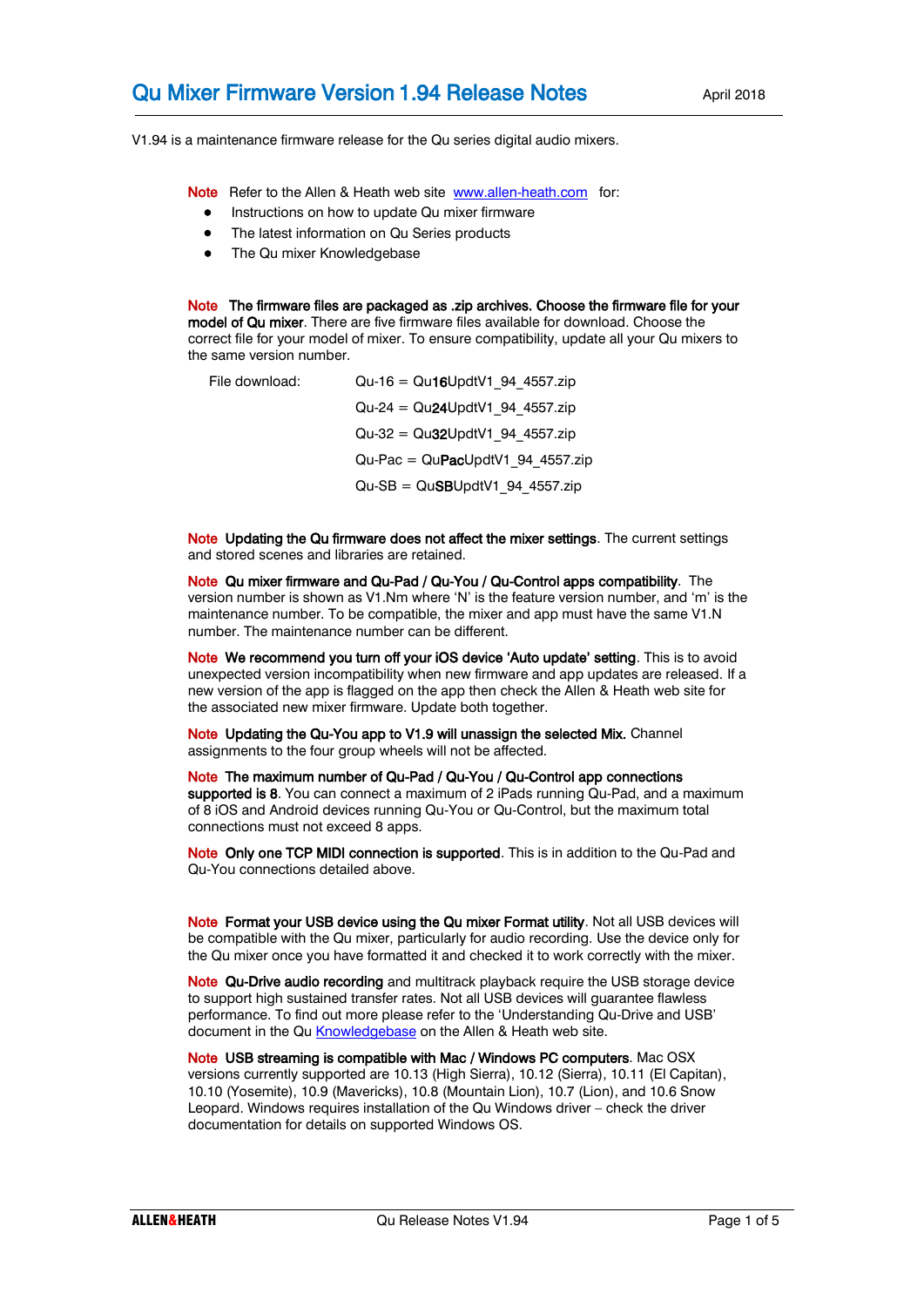## Version 1.94 - Maintenance release. April 2017

### Improvements:

• Changes to the enumeration of USB drives to better handle some devices.

#### Known Issues - Qu-Drive:

An unformatted USB key plugged into Qu-Drive is not always recognised by the mixer. You may need to first format the USB key on a PC or Mac (FAT 32), then try to format it again on the Qu mixer.

Loss of power or unplugging a USB key or hard drive during multi-track or stereo record may result in the current recording being lost.

#### Known Issues - Qu-Drive - SanDisk:

Some SanDisk USB devices will not enumerate correctly, this can lead to a system lock-up until device is removed.

#### Known issues – other:

When linking to an SQ mixer over dSnake, the toolbar doesn't display a dSnake icon, and the dSnake inputs and outputs on the Patch screens are shown as 'Not Connected' (N/C). Audio is not affected.

Turning off the mixer whilst connected to a PC may lock up the PC USB system.

#### Known issues – Qu-You:

Recalling a Scene or Show whilst continuously moving a group wheel on the app may result in the send levels of the new Scene / Show being overwritten by the app.

Operating devices running Qu-You out of Wi-Fi range or with poor Wi-Fi connection may cause degraded system responsiveness and loss of connection of all connected Wi-Fi devices. For best performance ensure good wireless coverage. Search our **Knowledgebase** for advice on routers and access points.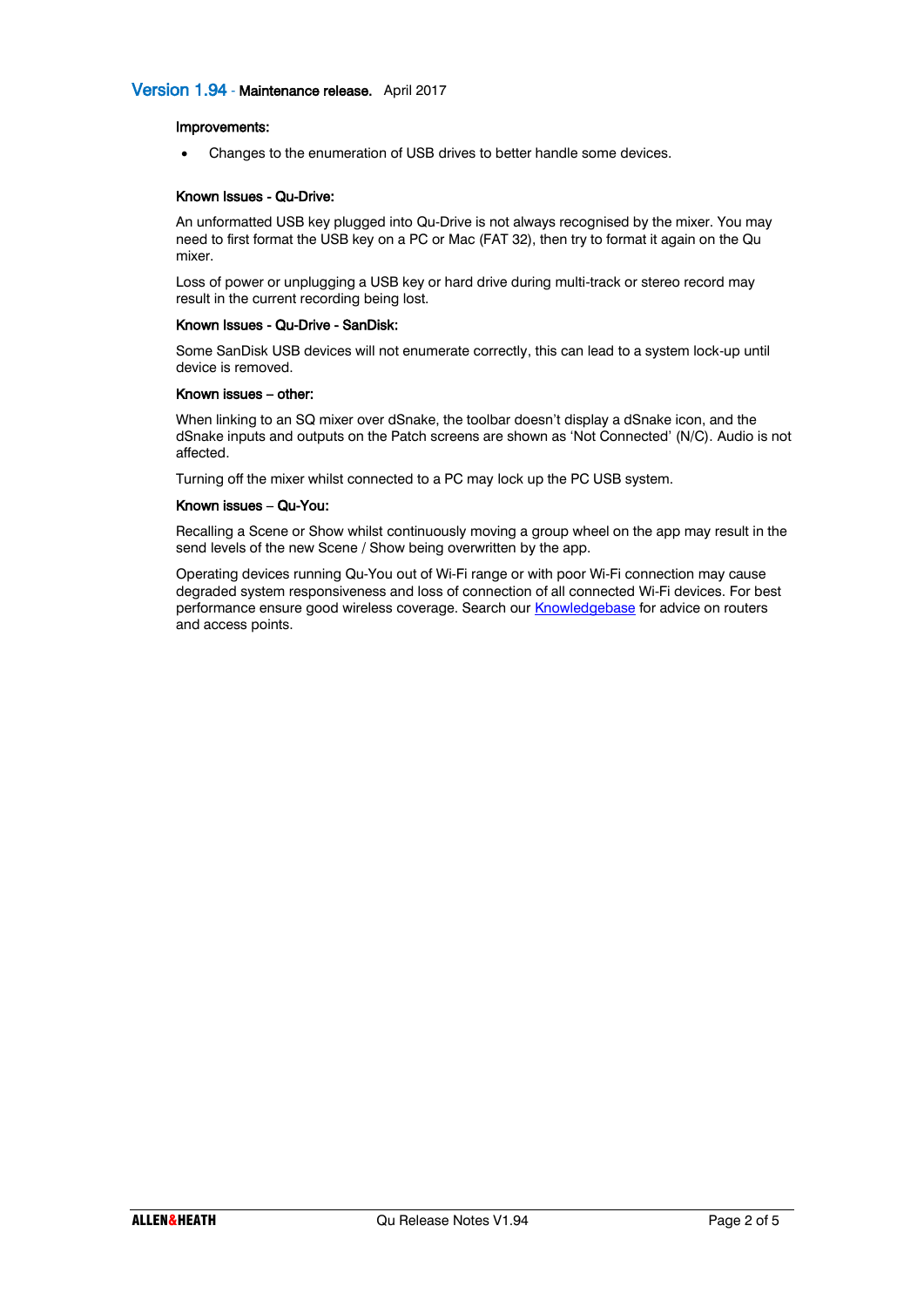# Previous versions

# Version 1.93 - Maintenance release. January 2018

- Addition of a spectrogram to the Qu-Pad app.
- Follow fader option added to Automatic Mic Mixer.
- Ability to send/receive audio to/from an SQ mixer via the dSNAKE <-> SLink connection.

### Version 1.92 (Qu-SB only) - Maintenance release. June 2016

### Version 1.90 - Feature release. May 2016

- Support of Qu-SB, an ultra-compact digital mixer designed for iPad control.
- ProFactory Library presets for industry standard Shure and Sennheiser microphones.
- Various enhancements to the Qu-Pad iPad app now provides full control of mixing and setup settings.
- Support of Qu-Control customisable iOS app.
- Mix select SoftKey function.

### Version 1.82 - Maintenance release. November 2015

# Version 1.80 'Chrome' - Feature release. October 2015

- Automatic Mic Mixer (AMM) for conference speech control
- Mix mode for Stereo Groups for more monitor sends
- Spectrogram
- Admin user password now affects Qu-Pad app login
- Qu-You user password set at the mixer for Qu-You app login
- Audio setup, AMM, linking, routing and matrix functions added to the Qu-Pad app
- High Pass Filter (HPF) slope increased from 12 to 18dB/octave
- Reset default for Scene Global Filter now blocks Custom Layer and SoftKey settings
- LR routing function assignable to the Qu-Pac Qu-Control screen
- Qu-Pac reset default for CH17-32 source is dSNAKE 1-16

#### Version 1.73 - Maintenance release. June 2015

Version 1.71 - Maintenance release. April 2015

### Version 1.70 - Feature release. March 2015

- Support of Qu-Pac compact fader-less mixer, including Qu-Pac Channel screen and customizable Qu-Control screen.
- Channel Ducker.
- Flexible dSNAKE Input patch.
- Support of two simultaneous Qu-Pad connections.
- Option for Processing screen to follow Channel Strip operation.
- Talkback and Channel Mute added to SoftKey options.
- Copy / Paste / Reset keys now also work with touchscreen Processing tabs.
- Processing In / Out keys now also available in the Processing screen.

# Version 1.60 - Feature release. October 2014

- Support of Qu-You personal monitoring app.
- Increased number of factory Libraries.
- Latching Talkback option.
- PAFL follow Mix option.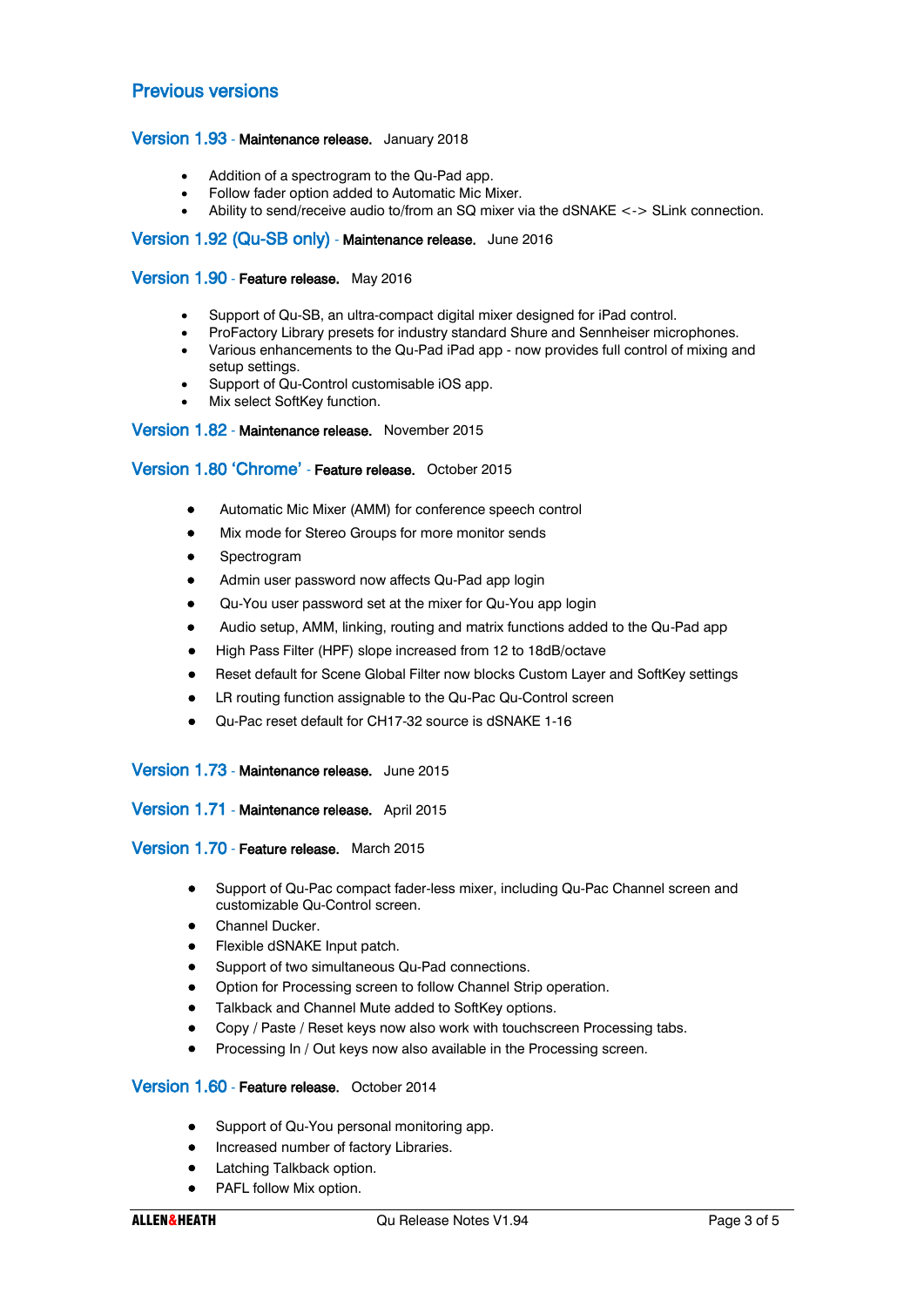- Mac OS X 10.10 'Yosemite' support.
- Error reporting in Qu-Drive multitrack recording.
- Faster boot up time.
- HPF now included in PEQ Libraries.
- Persistency of 'Recall Preamp' Library option.
- **•** Persistency of keyboard caps-lock state.
- Several user interface improvements including faster scrolling of list boxes and alphabetical sorting of Libraries.

# Version 1.50 - Feature release. June 2014

- Addition of 4 DCA Groups.
- Channel naming and name sync to iPads and ME-1.
- Flexible output patch on dSNAKE AudioRacks and Monitor sends to ME-1.
- USB recording source can be now be set to Insert Send or Direct Out.
- MMC (Midi Machine Control) added to the MIDI screen and SoftKeys functions.
- DAW Bank control added to SoftKeys (for use with DAW Control driver).
- Support for Qu-32.
- Support for AB168 portable rugged AudioRack.
- Auto mute on Phantom Power change.

# Version 1.40 - Feature release. April 2014

- Per Scene Recall Filters added.
- User Permissions added 3 Users = Admin, Standard, Basic.
- FX User Libraries added.
- RTA Peak Band indication added.
- Qu-Drive transport functions added to the SoftKeys.
- Copy/Paste/Reset of Preamps.
- Windows driver for multitrack streaming.

### Version 1.31 - Maintenance release. February 2014

• Support for Broadcast Wave Format (BWF) audio wav file playback.

### Version 1.30 - Feature release. February 2014

- Support for the new Qu-24 mixer which adds Groups and Matrix.
- Qu-Pad 'Metering' page added for meters, Mute/PAFL status and RTA overview.
- Per track patching for USB Audio outputs (Qu-Drive and USB B).

## Version 1.20 - Feature release. December 2013

- MIDI Strips added and DAW MIDI control for Mac computers.
- GEQ and PEQ now available on all mixes and LR.
- User Libraries for input channels and individual processing.
- USB Scene and Library transfer added.
- More Scene functions added.
- Copy/paste/reset of GEQ and Mix parameters added.
- Single key Assign and Pre Fade of all channels to mixes added.
- More screen toolbar status items added.